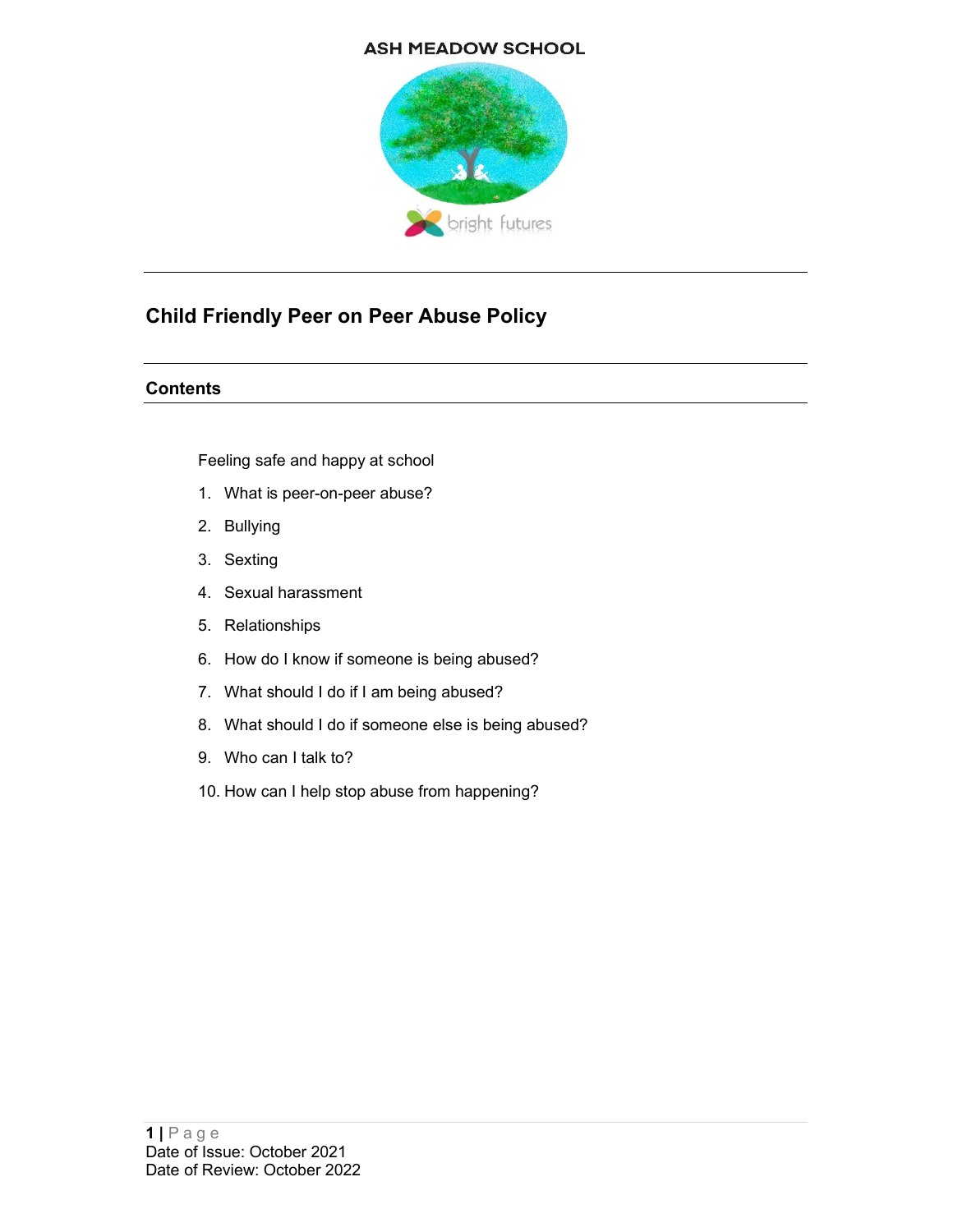## Feeling safe and happy at school

At Ash Meadow School, we want to make sure that you feel looked after, safe and happy when you are in and out of school or college.

Sometimes we don't know if something bad is happening, so you need to tell us.

This policy looks at peer-on-peer abuse, and what you can do when you feel you are being abused, or when you notice someone else being abused.

We can help you by:

- Teaching you what peer-on-peer abuse is.
- Teaching you what to do if you feel like you are being abused, or if someone else is being abused.
- Making sure you know the grown-ups you can speak to if you are worried.

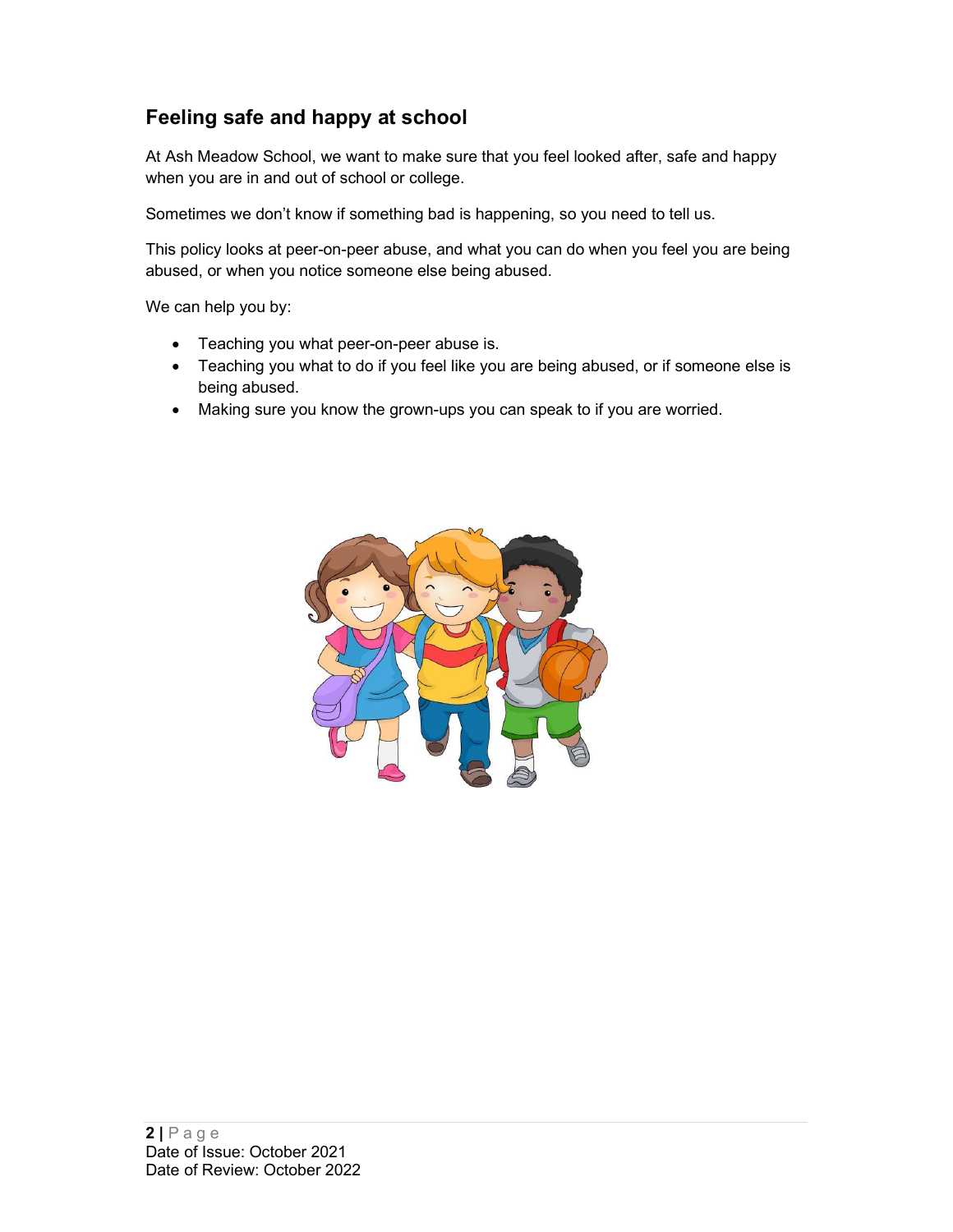### What is peer-on peer abuse?



A peer is someone who might be your friend, a student at school or college with you, or another child you may know.

Abuse is something which usually physically or emotionally hurts another person by using behaviour that is meant to scare, hurt or upset that person.

Sometimes, it can be hard to know when abuse is happening, because **not all** abuse will hurt, scare or upset you, and you might not know it is happening. It's really important you know when you are being abused so we can make sure it stops.

There are lots of different types of abuse. It is important you know what these types of abuse are so you know what to do if you see them.



## Bullying

Bullying can be different things, and isn't just hitting or kicking another person.

Emotional bullying is hurting someone's feelings, leaving them out or bossing them about.

Physical bullying is punching, kicking, spitting, hitting or pushing someone.



Verbal bullying is teasing someone, calling them names or using rude hand signs. People can also use verbal bullying to be racist or homophobic.

Racist means bullying someone because of their skin colour, race or what they believe in.

Homophobic means bullying someone because of their gender or sexuality; calling someone gay or lesbian to hurt their feelings would be homophobic.

Sexist means bullying someone because of their sex (whether they are a boy or a girl).

Cyber bullying involves sending horrid messages over the internet or by text message.

Bullying can be done through another person, by one person sending another person to say nasty things.

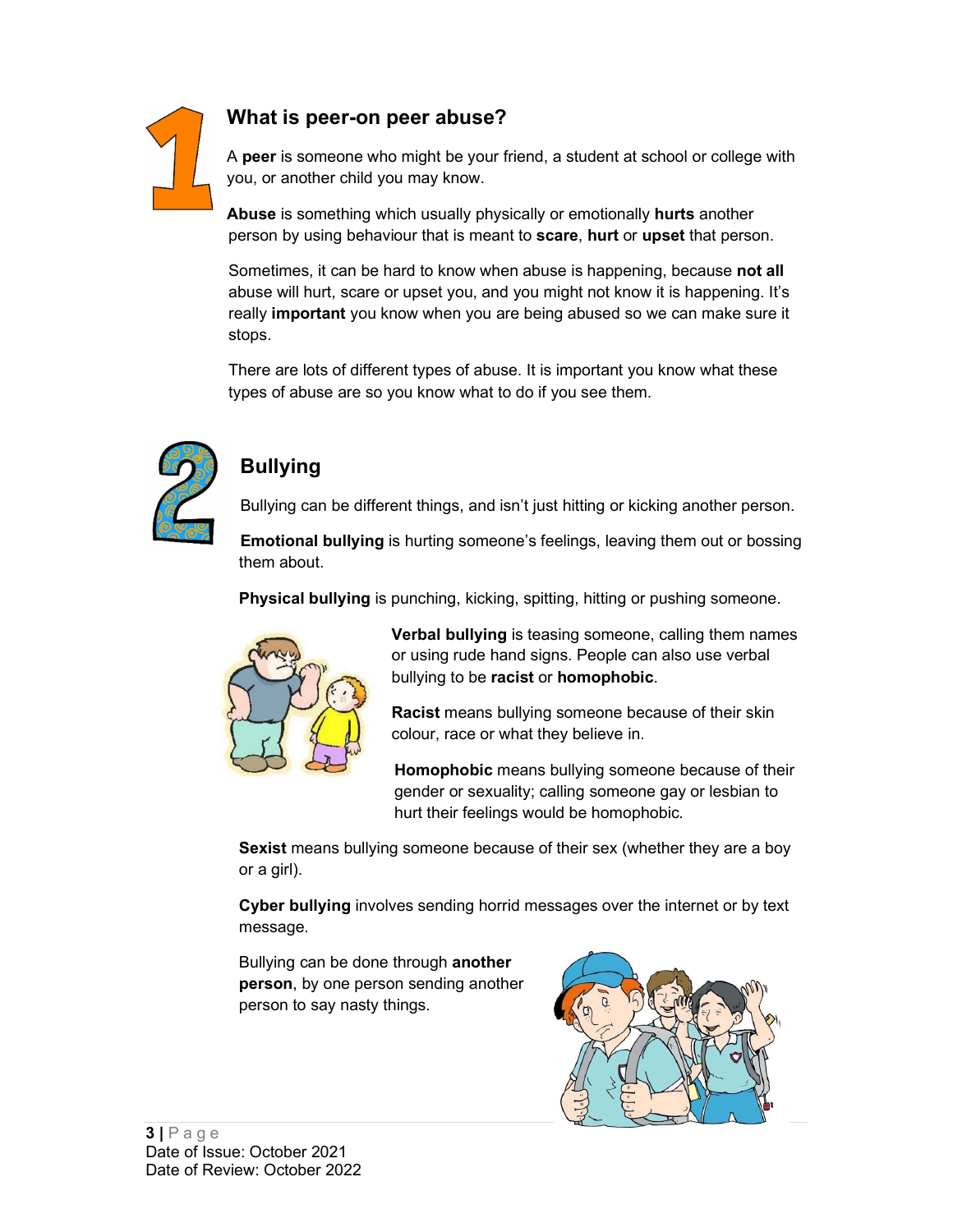

## Sexting

This is sending inappropriate pictures, videos or messages – they can sometimes be called 'nude pics', 'rude pics' or 'nude selfies', but can also be rude messages.

**Pressuring** someone into sending these pictures, videos and messages is **abuse**.<br>Even if you are not the person who is sending them, it is **illegal** 

to have these kind of pictures or videos of a person if they are  $\Box$ under 18 years old.





### Sexual harassment

Sometimes, people can act sexually towards others and it might make them feel uncomfortable.

This can happen online, on social media, through messages and face-to-face.

It might make someone feel scared, embarrassed, uncomfortable or upset.

It could be:

- Someone making sexual comments, like telling sexual stories, saying rude things or saying sexual things about someone's appearance or clothes.
- Calling someone sexual names.
- Sexual jokes or teasing.
- Being physical, like touching which makes you feel uncomfortable, messing with your clothes, or showing pictures or drawings which are of a sexual nature.



- Being sexual online, like sharing sexual pictures and videos, or posting sexual comments on social media.
- It might also be sexual threats or pushing you to do something sexually that you don't want to or aren't ready for.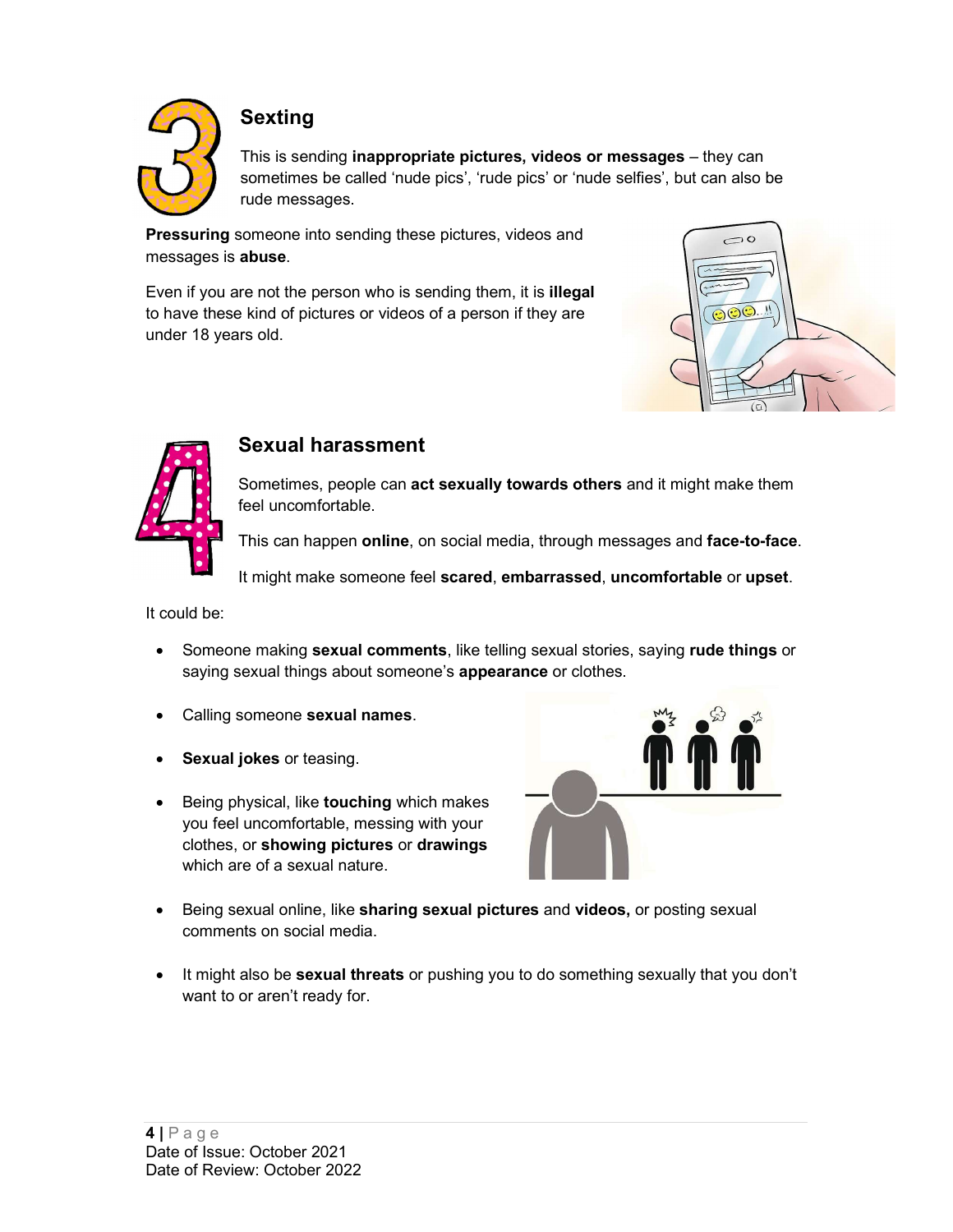

### Relationships

Any relationship you have should be good and happy. A bad relationship might make someone feel scared, confused, worried and even unsafe.

It's really important that you know the difference between a good relationship and a bad relationship.

#### Good relationships

- You are comfortable around that person.
- You can be **honest** with that person.
- You can say how you feel, what you are thinking and you listen to each other.
- You support each other and treat each other nicely.
- You feel safe.
- You trust that person.
- You are **equal** you don't boss each other around or tell each other what to do.
- You feel looked after.

#### Bad relationships

- The person might push you, hit you or destroy your things.
- The person might tell you what to do, what to wear or who you can see.
- You might feel scared they might say they will hurt you if you don't do something. They might also say they will hurt you if you do something too.
- The person calls you names, makes you feel bad in front of other people and makes you feel bad about yourself.
- The person gets angry easily and you don't know what will make them angry  $-$  it might make you feel nervous.
- The person might pressure you to do things you don't want to or aren't ready for, like sex, or using drugs and alcohol.
- The person might not take no for answer when you say you don't want to do something.



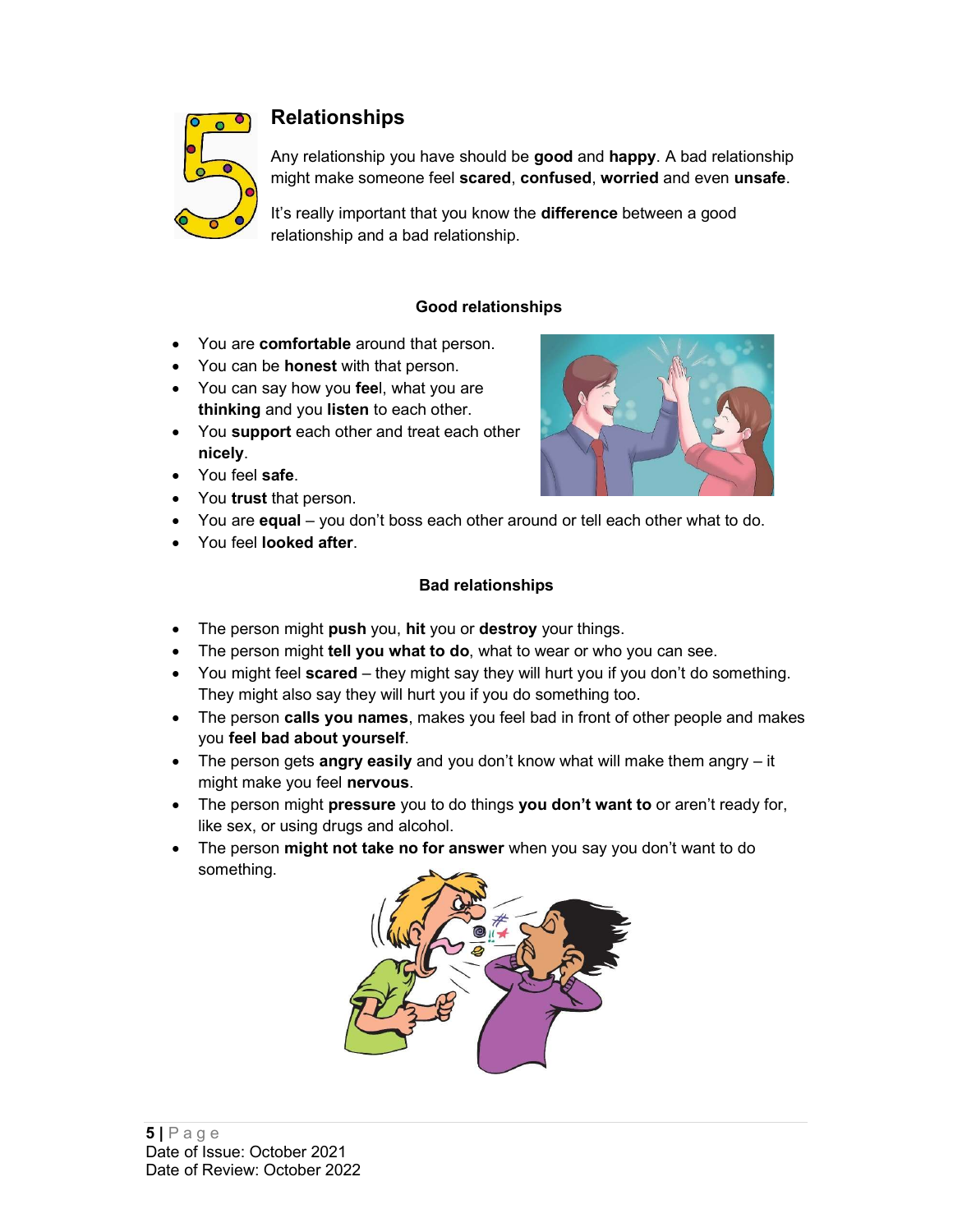

## How do I know if someone is being abused?

It might be hard for you to know if you are being abused and you might not really understand it is happening. It is important you can recognise when behaviour isn't appropriate.

It's also important that you can notice when **someone else** might be being abused.

Some signs might be:

- Not going to school.
- Having injuries, like bruises.
- Feeling sad and down.
- Feeling like they can't cope.
- Feeling withdrawn or shy.
- Getting headaches or stomach ache.
- Feeling nervous.
- Not being able to sleep, sleeping too much or getting nightmares.
- Feeling panicked.
- Using alcohol or drugs.
- Changing looks to look much older.
- Being abusive to someone else.





Remember: you can feel all of these things too. Listen to how you feel, and know that these signs can mean you are being abused.



### What do I do if someone else is being abused?

If you see someone else being abused, it is important that you help that person.

What do I do if someone else is being abused<br>
If you see someone else being abused, it is<br>
important that you help that person.<br>
You should never walk way and ignore the<br>
problem if you see someone else being abused,<br>
leca You should never walk way and ignore the problem if you see someone else being abused, because the person might keep upsetting them.

If you can, and it is safe to do so, tell the person abusing you to stop, but never get angry or hit them.

Tell a grown-up, such as a teacher, as soon as you've seen someone being abused.

Grown-ups can stop the abuse and make that person feel happy again.

You should never feel scared to tell someone about abuse.

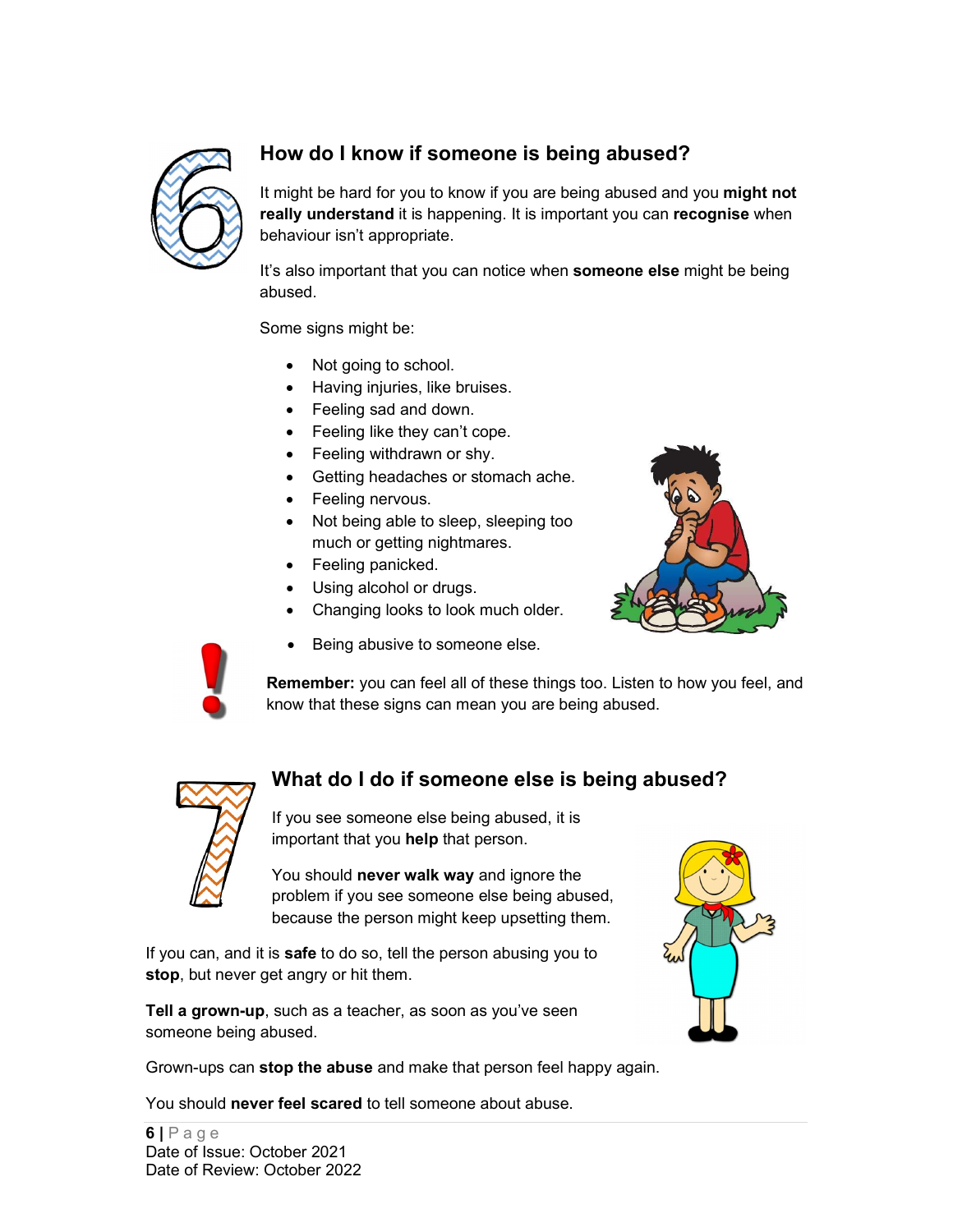Sometimes, you might not see someone being abused, but you might be worried about them. Or, you might think they are being abused by **someone you don't know**, or someone they have told you about. It's really important you tell someone even if you are worried, but haven't seen any abuse.

## What do I do if I am being abused?



The first thing you should do is tell someone you trust. This could be a family member, a friend or a teacher.

You can also tell the person abusing you to leave you alone. If telling them to leave you alone would make you feel too scared or worried that they might hurt you, make sure you tell someone so they can help.

You should try not to:

- Do what the person says.
- Let what the person says or does upset you.
- Get angry or hit them.

Always remember that if you are being abused, it is **not your fault** and you are **never alone**.<br>You shouldn't be scared to **talk to someone** if you are being abused. If you talk to a grownup, we can make the abuse stop.



### Who can I talk to?

It is important you tell someone as soon as you are being abused, or you notice someone else being abused.

Speaking to someone like your mum, dad, carer or teacher will mean that we can make sure the **abuse stops** and doesn't happen again.

|                                                                                      | notice someone else being abused.                                                                                           |
|--------------------------------------------------------------------------------------|-----------------------------------------------------------------------------------------------------------------------------|
|                                                                                      | Speaking to someone like your mum, dad, carer or teacher will<br>we can make sure the abuse stops and doesn't happen again. |
|                                                                                      | The list below shows the grown-ups at our school that you can speak to:                                                     |
| Vicky Tijani                                                                         |                                                                                                                             |
| <b>Ruth Clifford</b>                                                                 |                                                                                                                             |
| Alicia Highton                                                                       |                                                                                                                             |
| Lisa Maidment                                                                        |                                                                                                                             |
|                                                                                      | Or anybody else you feel comfortable talking to!!                                                                           |
| $7 \mid P \text{age}$<br>Date of Issue: October 2021<br>Date of Review: October 2022 |                                                                                                                             |